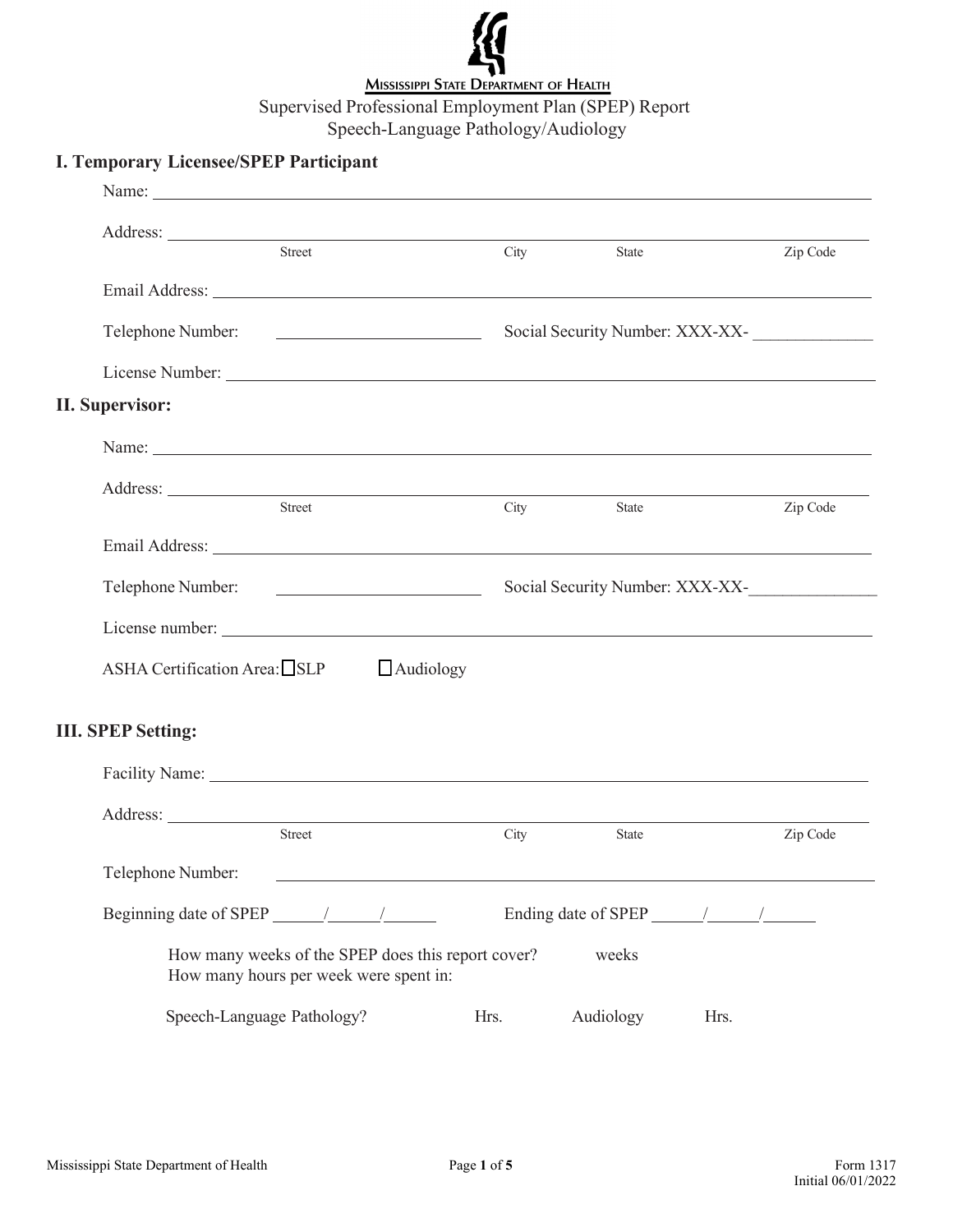## **IV.Supervisory Activities:**

| There were 36 supervisory activities during the SPEP, including 18 hours of on-site observations in direct |           |  |
|------------------------------------------------------------------------------------------------------------|-----------|--|
| client contact and 18 other monitoring activities.                                                         | No Ves No |  |
| SPEP supervision was divided equally among three segments including 6 hours of on-site observation and at  |           |  |

Direct clinical activities: At least 80% of the SPEP weekly activities must be in direct clinical activities related to the management process of individuals who exhibit communication difficulties. Specify the number of hours per week spent in each of the following activities.

least 6 other monitoring activities during each segment of the SPEP.  $\Box$  Yes  $\Box$  No

| Activity                                                                                                 | Hours per week |
|----------------------------------------------------------------------------------------------------------|----------------|
| Assessment/Diagnosis/Evaluation                                                                          |                |
| Screening                                                                                                |                |
| Treatment (direct and indirect services)                                                                 |                |
| Activities related to client management<br>(report writing, family/client consultation/counseling, etc.) |                |
| In-Service Training                                                                                      |                |
| <b>TOTAL</b>                                                                                             |                |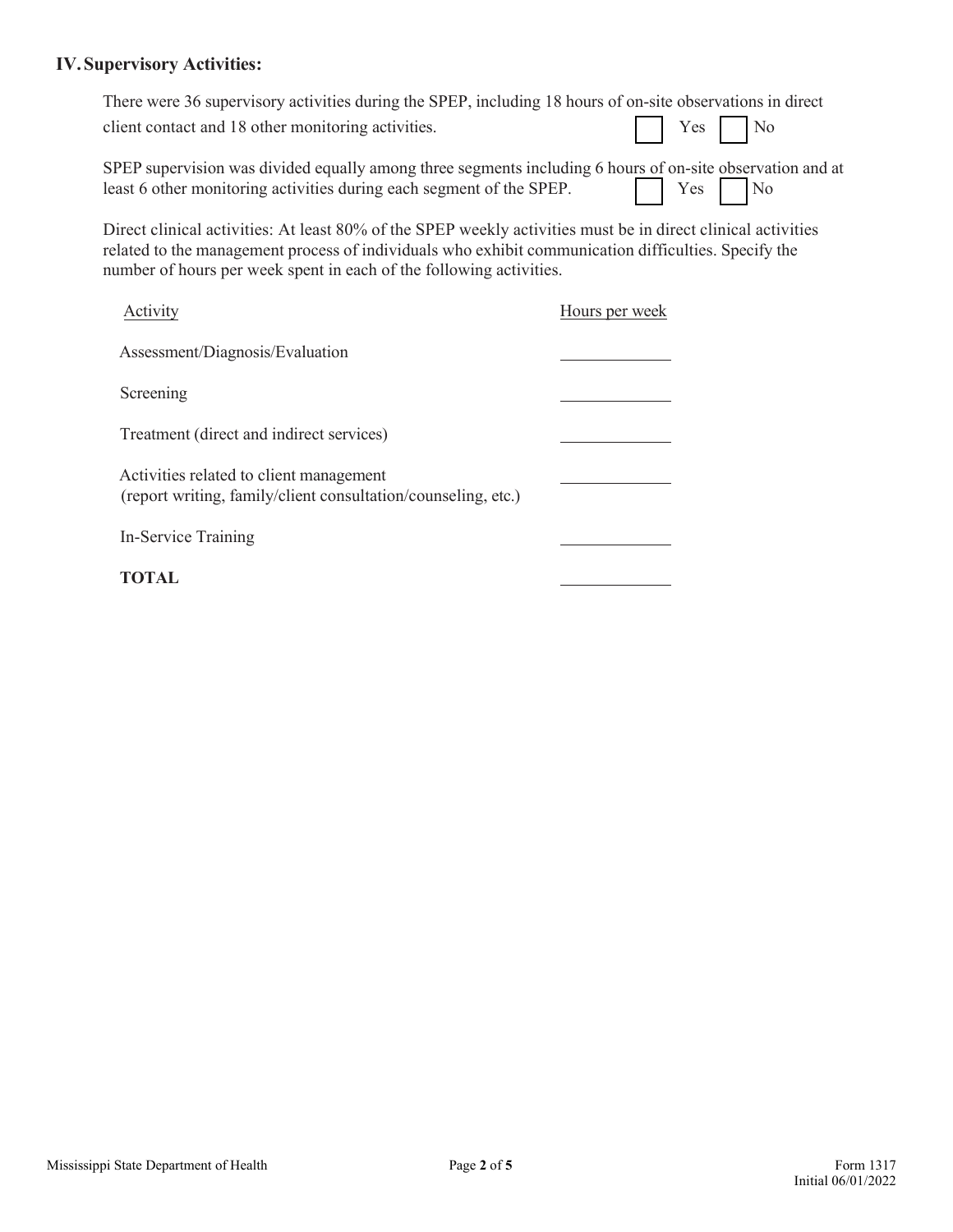Complete the following chart indicating the distribution of on-site observation hours and other monitoring activities completed during each segment of the SPEP. Include only activities supervised by the individual identified as the supervisor in this report. Complete a separate SPEP Report for activities supervised by different individuals.

| <b>Weeks of SPEP</b> | <b>Number of On-Site Hours</b> | <b>Number of Other Monitoring</b><br><b>Activities</b> |
|----------------------|--------------------------------|--------------------------------------------------------|
| Weeks 1-4            |                                |                                                        |
| Weeks 5-8            |                                |                                                        |
| Weeks 9-12           |                                |                                                        |
| Weeks 13-16          |                                |                                                        |
| Weeks 17-20          |                                |                                                        |
| <b>Weeks 21-24</b>   |                                |                                                        |
| <b>Weeks 25-28</b>   |                                |                                                        |
| <b>Weeks 29-32</b>   |                                |                                                        |
| Weeks 33-36          |                                |                                                        |
| Weeks 37-40          |                                |                                                        |
| <b>Weeks 41-44</b>   |                                |                                                        |
| <b>Weeks 45-48</b>   |                                |                                                        |
| <b>Weeks 49-52</b>   |                                |                                                        |
| <b>Weeks 53-56</b>   |                                |                                                        |
| Weeks 57-60          |                                |                                                        |
| Weeks 61-64          |                                |                                                        |
| <b>Weeks 65-68</b>   |                                |                                                        |
| Weeks 69-72          |                                |                                                        |
| <b>TOTAL</b>         |                                |                                                        |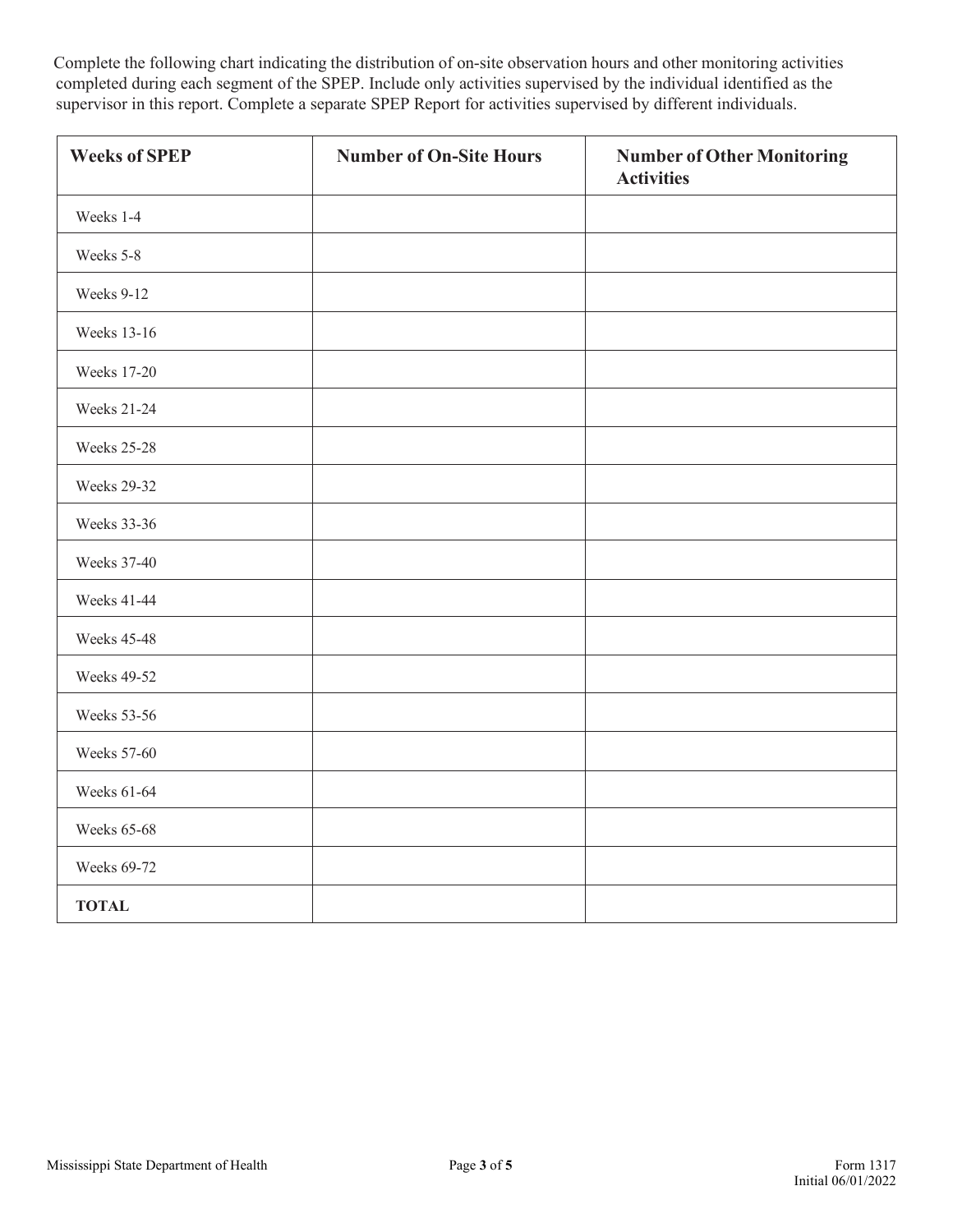## **Documentation of Skills:**

While under my supervision during the SPEP, the temporary licensee exhibited a satisfactory level of competency for the skills listed below. A satisfactory level of competency means that, in most situations, the temporary licensee independently, accurately, and consistently performed the skills. The temporary licensee appropriately sought my supervision when needed outside of the normal supervisory activities.

- 1. Implements screening procedures.
- 2. Collects case history information and integrates information from clients, family, caregivers, significant others, and other professionals.
- 3. Selects and implements evaluation procedures non-standardized tests, behavioral observations, and standardized tests.
- 4. Adapts interviewing and testing procedures to meet individual client needs.
- 5. Interprets and integrates test results and behavioral observations, synthesizes information gained from all sources, develops diagnostic impressions, and makes recommendations.
- 6. Develops and implements specific, reasonable, and necessary treatment plans.
- 7. Selects/develops and implements intervention strategies for the treatment of communication and related disorders.
- 8. Selects/develops and uses intervention materials and instrumentation for the treatment of communication and related disorders.
- 9. Plans and implements a program of periodic monitoring of the client's communicative functioning through the use of appropriate data collections systems. Interprets and uses data to modify treatment plans, strategies, materials, and/or instrumentation to meet the needs of the client.
- 10. Adapts intervention procedures, strategies, materials, and instrumentation to meet individual client needs.
- 11. Schedules and prioritizes direct and indirect service activities, maintains client records, and documents professional contacts and clinical reports in a timely manner.
- 12. Complies with program administrative and other regulatory policies such as required due process documentation, reports, service statistics, and budget requests.
- 13. Demonstrates communication skills (including listening, speaking, nonverbal communication, and writing) that take into consideration the communication needs as well as the cultural values of the client, the family, caregivers, significant others, and other professionals.
- 14. Identifies and refers clients for related services including audiological, educational, medical, psychological, social, and vocational, as appropriate.
- 15. Collaborates with other professionals in matters relevant to case management.
- 16. Provides counseling and supportive guidance regarding the client's communication disorder to the client, family, caregivers, and significant others.

Any unsatisfactory practice was reported to the Mississippi State Department of Health as required and has been sufficiently corrected. I have discussed this report with the temporary licensee. I verify that my license in Mississippi was current throughout the SPEP.

Was the SPEP used to satisfy the requirements of a Clinical Fellowship Year (CFY) for certification by ASHA? Yes No

*Signature of Supervisor/License Number Date*